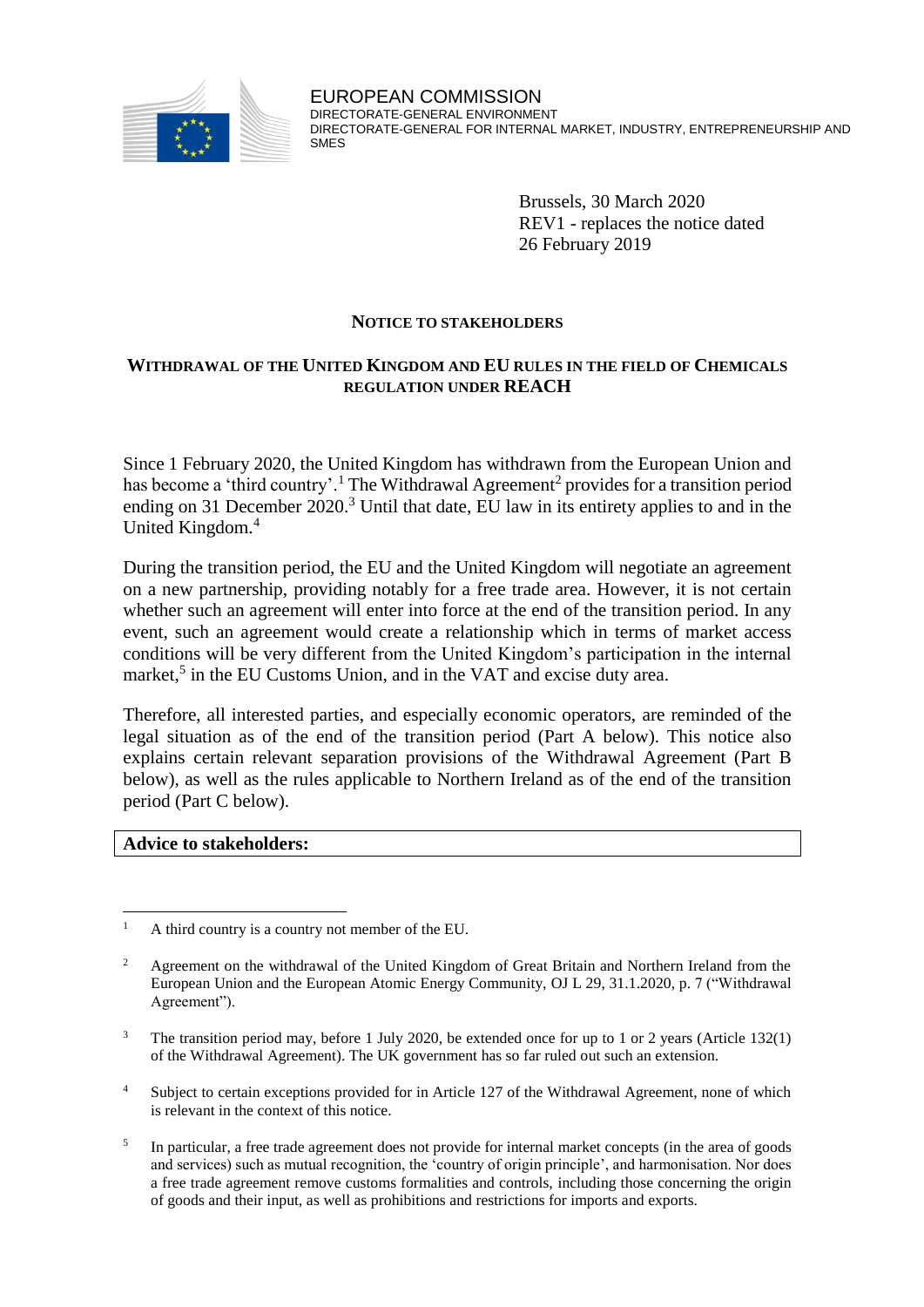To address the consequences set out in this notice, manufacturers/producers established in a third country, including the United Kingdom, of substances on their own, in mixtures or in articles manufactured or placed on the EU market in quantities of 1 tonne or more per year, are in particular advised to:

- ensure registration is with a manufacturer or importer in the EU; or
- appoint an Only Representative in the EU as registrant for the substance.

Downstream users established in the EU should assess whether the substance used is registered by a registrant established in the EU. Where this is not the case, the downstream user should:

- adapt the supply chain accordingly (i.e. identify an alternative supplier);

- contact the UK registrant to ensure that it plans to appoint an Only Representative; or

- register the substance in the capacity of importer or Only Representative appointed by the UK registrant at the end of the transition period.

# **A. LEGAL SITUATION AS OF THE END OF THE TRANSITION PERIOD**

As of the end of the transition period, Regulation (EC) No 1907/2006 of the European Parliament and of the Council of 18 December 2006 concerning the Registration, Evaluation, Authorisation and Restriction of Chemicals (REACH) and establishing a European Chemicals Agency<sup>6</sup> no longer applies in the United Kingdom.<sup>7</sup> This has in particular the following consequences:

# **1. REGISTRATION**

# **1.1. Registrations held by a registrant (manufacturer/producer, importer or Only Representative) established in the United Kingdom**

According to Article 5 of Regulation (EC) No 1907/2006, as a general rule, substances on their own, in mixtures or in articles manufactured or placed on the EU market in quantities of 1 tonne or more per year have to be registered with the European Chemicals Agency (ECHA). The registrant has to be established in the EU (Article 3(4), (9) and (11) of Regulation (EC) No 1907/2006). Where a manufacturer/producer is established in a third country, that manufacturer/producer may appoint a person acting as his "Only Representative" (Article 8 of Regulation (EC) No 1907/2006). The Only Representative has to comply with the requirements set out in Article 8(2) of Regulation (EC) No 1907/2006, in particular as regards the keeping available of information with regard to quantities and supply of the registered substances.

 $\overline{a}$ <sup>6</sup> OJ L 396, 30.12.2006, p. 1.

<sup>&</sup>lt;sup>7</sup> Regarding the applicability of Regulation (EC) No 1907/2006 to Northern Ireland, see Part C of this notice.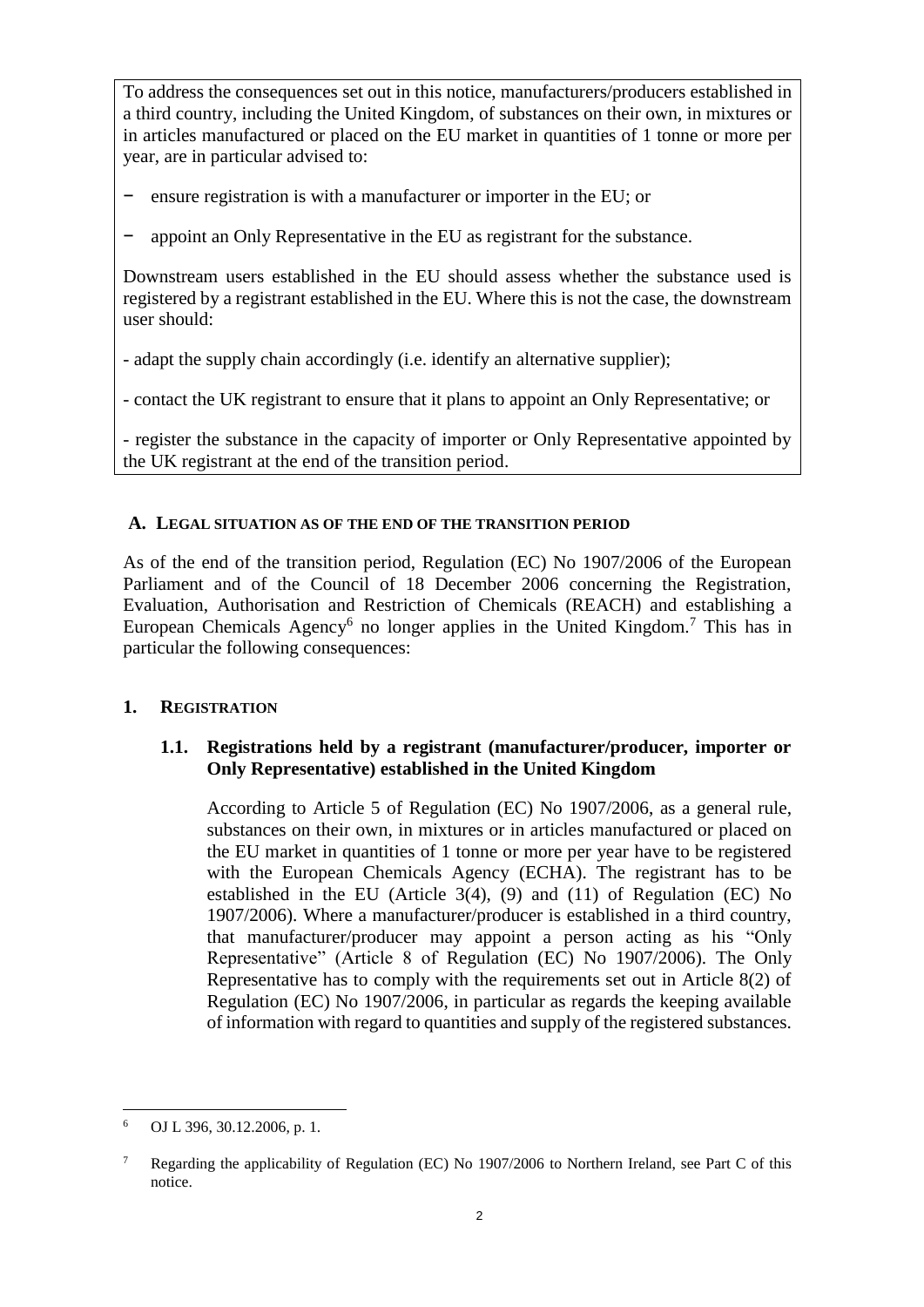As of the end of the transition period, a registration held by a registrant (manufacturer/producer, importer or Only Representative) established in the United Kingdom is no longer valid in the EU.

Therefore, manufacturers/formulators/producers established in the United Kingdom should:

- transfer the registration to a manufacturer or importer in the EU; or
- appoint an Only Representative in the EU as registrant for the substance.

### **ECHA has published detailed guidance on how to transfer a registration prior to the withdrawal of the United Kingdom.<sup>8</sup>**

Manufacturers/formulators/producers established in a third country and using an Only Representative established in the United Kingdom should transfer the registration to an Only Representative in the EU.

Importers established in the United Kingdom and supplying substances, mixtures or articles to the EU should take steps to ensure that the manufacturer/formulator/producer in the third country from which they are importing appoint an Only Representative in the EU as registrant for the substance.

### **1.2. Relevance for downstream users in the EU**

According to Article 5 in conjunction with Article 6(1) of Regulation (EC) No 1907/2006, a substance on its own or in a mixture may only be manufactured or placed on the market in quantities of 1 tonne or more per year if it has been registered in accordance with that Regulation.

The above means that, as of the end of the transition period, a substance not registered in accordance with Regulation (EC) No 1907/2006 can no longer be imported from the United Kingdom into the EU in quantities of 1 tonne or more per year.

Therefore, downstream users in the EU should assess whether the substance used is registered by a registrant established in the EU and whether their uses are covered by the registration. Where this is not the case, the downstream user should:

- adapt the supply chain accordingly (i.e. identify an alternative supplier) and, in case the downstream use(s) are not supported, report them together with a downstream user chemical safety report;
- contact the UK registrant to ensure that it plans to appoint an Only Representative; or

 $\overline{a}$ 8

https://echa.europa.eu/documents/10162/13552/how to transfer uk reach registrations en.pdf/1 fb443ce-79de-6596-aae5-3f1033f1a5fb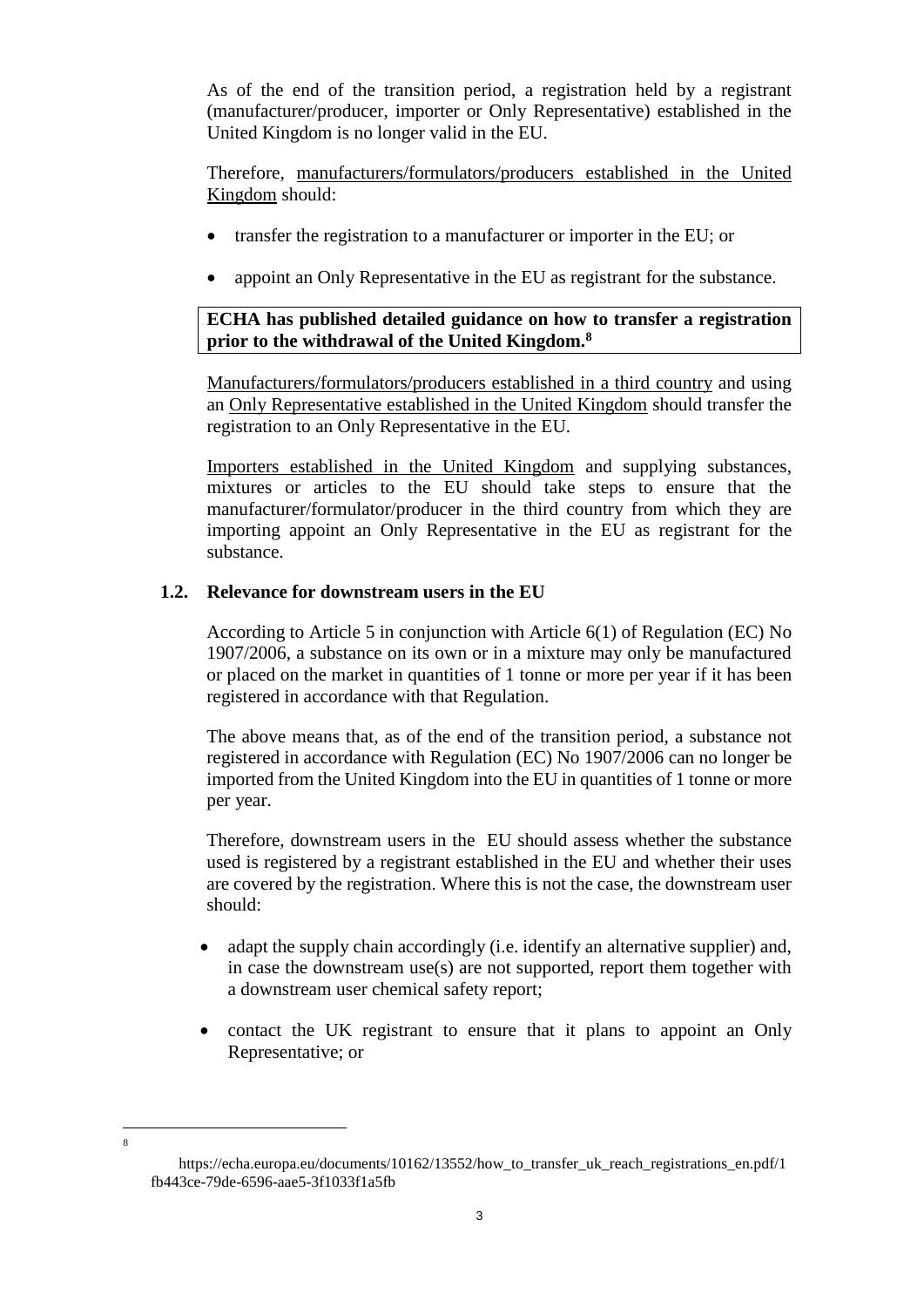• register the substance in the capacity of importer or Only Representative appointed by the UK registrant.

**ECHA has published a list of all substances solely registered by legal entities established in the United Kingdom.<sup>9</sup>**

# **1.3. Joint submissions/lead registrant**

Articles 11 and 19 of Regulation (EC) No 1907/2006 require the joint submission of a registration, with a Lead Registrant.

As set out in section 1.1 of this notice, as of the end of the transition period, the registration by a person established in the United Kingdom becomes invalid. If this person was the Lead Registrant, the steps set out above (section 1.1.) should be taken. If that Lead Registrant does not intend to take these steps, one of the other members of the joint submissions should take over the role of the Lead Registrant.

# **2. AUTHORISATION**

# **2.1. Authorisation holders and authorisation applicants established in the United Kingdom**

According to Article 56(1) of Regulation (EC) No 1907/2006, substances listed in Annex XIV to that Regulation require an authorisation by the Commission to be placed on the market or used.

According to Article 62(2) in conjunction with Article 3(9), (11) and (13) of Regulation (EC) No 1907/2006, the applicant for an authorisation and the authorisation holder have to be established in the EU.

Therefore, as of the end of the transition period, an application for an authorisation submitted by, or an authorisation held by a person established in the United Kingdom is no longer valid in the EU.

Where the application for authorisation or authorisation decision covers uses by actors downstream in the applicant's/authorisation holder's supply chain in accordance with Article 56(2) of Regulation (EC) No 1907/2006, the end of validity of the application/authorisation will also affect those operators established in the EU, as they will no longer be covered by the application/authorisation.

There are currently three adopted authorisation decisions falling under this scenario.

For those decisions as well as for pending authorisation applications falling under this scenario, in order to ensure that the downstream users are covered by the authorisation/application, the UK-based authorisation holder/applicant should ensure that:

 $\overline{a}$ <sup>9</sup> <https://echa.europa.eu/advice-to-companies>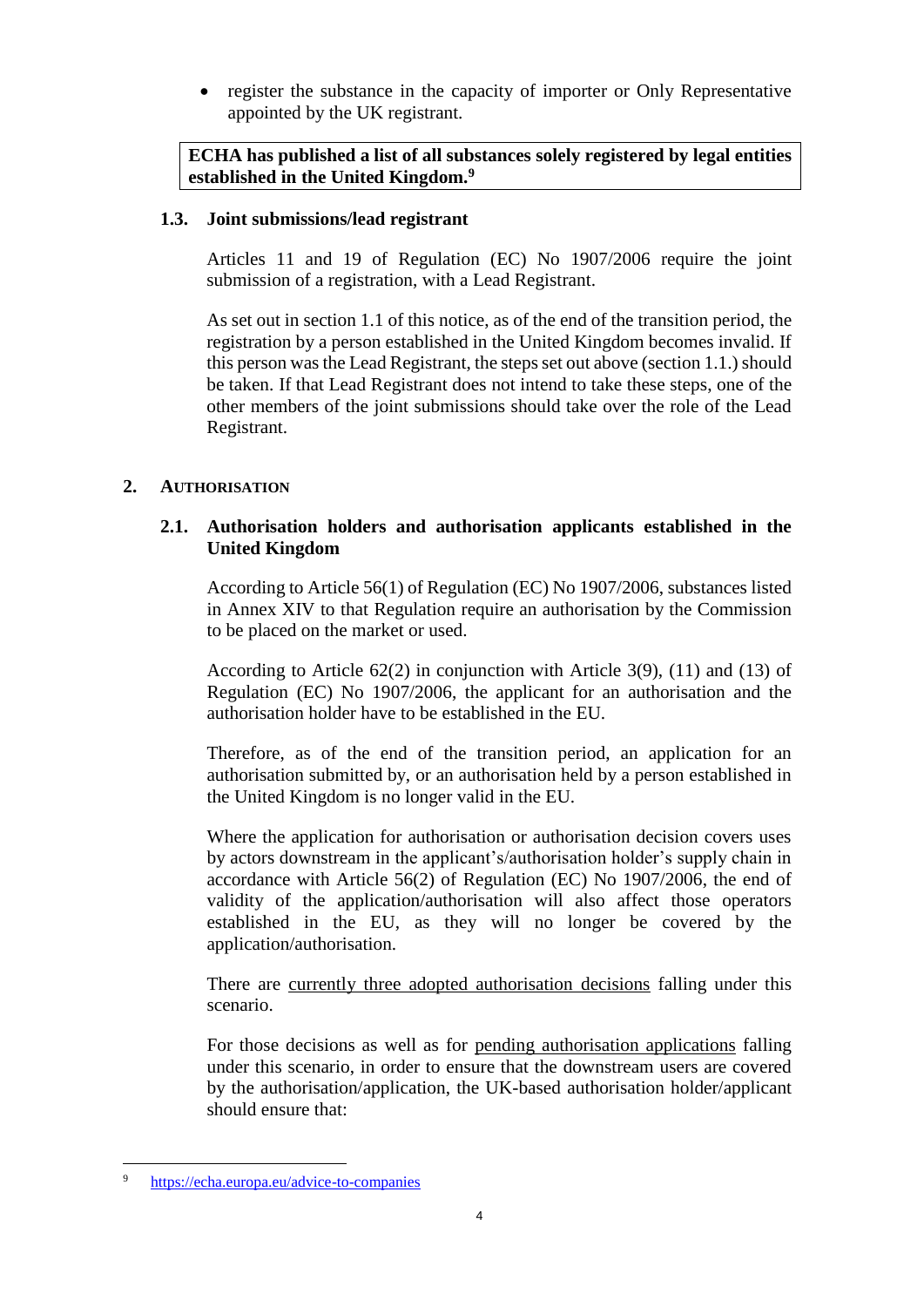- the import activity/application is transferred before the end of the transition period to a legal entity established in the EU. Such a transfer must be the result of a change of legal entity (for example, as the result of a merger, a split or an asset sale), and the person to whom the application is transferred must qualify as manufacturer, importer or downstream user of the substances within the scope of the application for authorisation; or
- if the authorisation holder/applicant is a manufacturer, it appoints an Only Representative established in the EU with effect at the end of the transition period.

The applicant has to notify ECHA of the legal entity change before the end of the transition period.

# **2.2. Relevance for downstream users in the EU**

According to Article 56(2) of Regulation (EC) No 1907/2006, the authorisation may encompass the downstream use of a substance.

Therefore, downstream users in the EU subject to authorisation should assess whether the applicant for authorisation covering their use is established in the United Kingdom.

In this case, the downstream user should contact the applicant for authorisation in order to ensure that the latter takes the steps set out under section 2.1 of this notice. Alternatively, where the application for authorisation covering the downstream user's use is a joint application with other EU legal entities, the downstream user may get the substance supplied from an EU-based coapplicant.

# **B. RELEVANT SEPARATION PROVISIONS OF THE WITHDRAWAL AGREEMENT**

Article 41 of the Withdrawal Agreement provides that an existing and individually identifiable good lawfully placed on the market in the EU or the United Kingdom before the end of the transition period may be further made available on the market of the EU or of the United Kingdom and circulate between these two markets until it reaches its end-user.

The economic operator relying on that provision bears the burden of proof of demonstrating on the basis of any relevant document that the good was placed on the market in the EU or the United Kingdom before the end of the transition period.<sup>10</sup>

For the purposes of these provisions, "placing on the market" means the first supply of a good for distribution, consumption or use on the market in the course of a commercial activity, whether in return or payment or free of charge.<sup>11</sup> 'Supply' means that 'an existing and individually identifiable good, after the stage of manufacturing has taken place, is the subject matter of a written or verbal agreement between two or

 $\overline{a}$ <sup>10</sup> Article 42 of the Withdrawal Agreement.

<sup>&</sup>lt;sup>11</sup> Article 40(a) and (b) of the Withdrawal Agreement.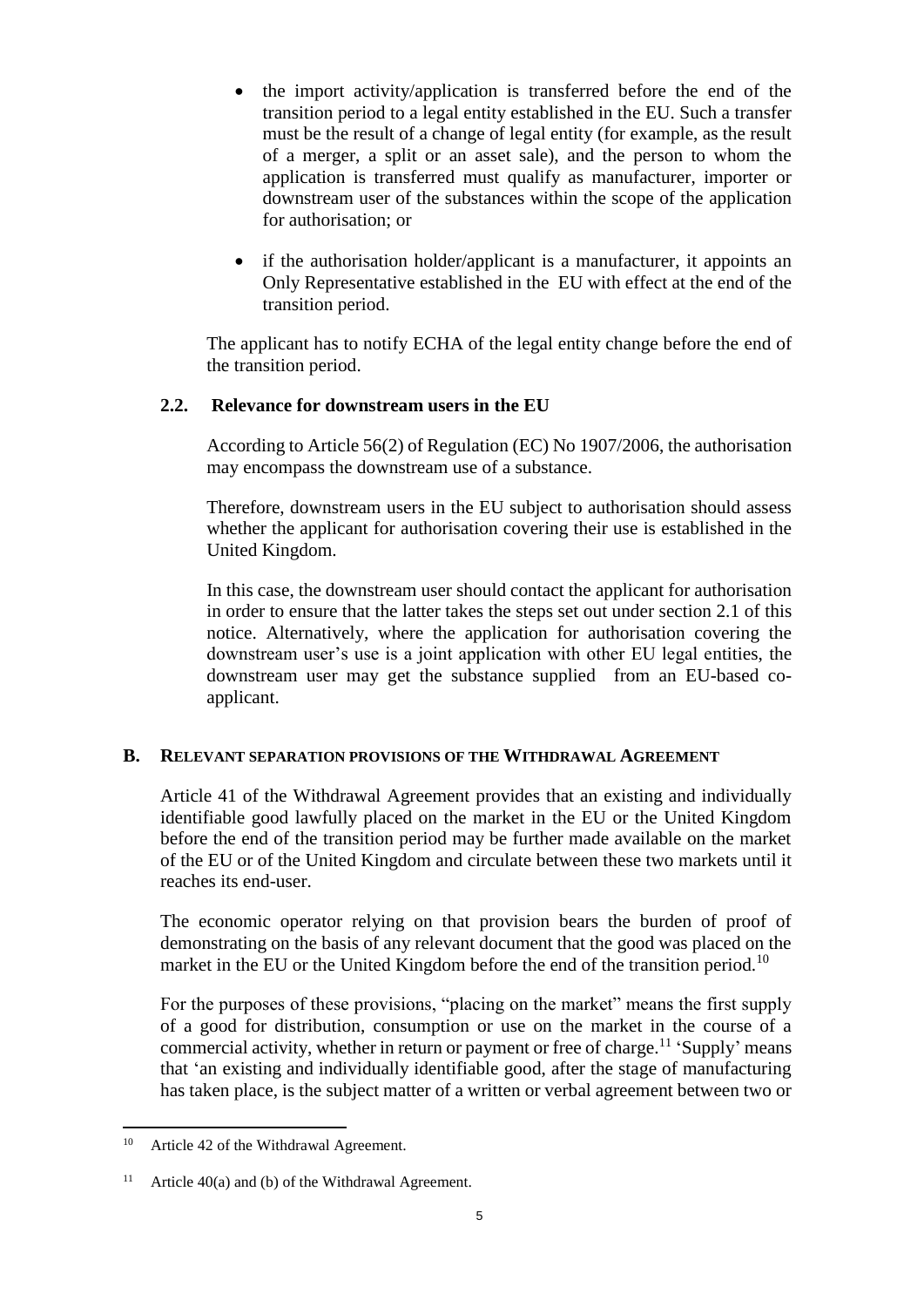more legal or natural persons for the transfer of ownership, any other property right, or possession concerning the good in question, or is the subject matter of an offer to a legal or natural person or persons to conclude such an agreement.<sup>'12</sup>

### **C. APPLICABLE RULES IN NORTHERN IRELAND AFTER THE END OF THE TRANSITION PERIOD**

As from the end of the transition period, the Protocol on Ireland/Northern Ireland ('IE/NI Protocol') applies.<sup>13</sup> The IE/NI Protocol is subject to periodic consent of the Northern Ireland Legislative Assembly, the initial period of application extending to 4 years after the end of the transition period.<sup>14</sup>

The IE/NI Protocol makes certain provisions of EU law applicable also to and in the United Kingdom in respect of Northern Ireland. It also provides that insofar as EU rules apply to and in the United Kingdom in respect of Northern Ireland, it is assimilated to a Member State.<sup>15</sup>

The IE/NI Protocol provides that Regulation (EC) No 1907/2006 applies to and in the United Kingdom in respect of Northern Ireland.<sup>16</sup>

This means that, insofar as EU law made applicable by the IE/NI Protocol to the United Kingdom in respect of Northern Ireland is concerned, references to the EU in Parts A and B of this Notice have to be understood as including Northern Ireland, whereas references to the United Kingdom have to be understood as referring only to Great Britain.

More specifically, this means *inter alia* the following:

- a) Registrations:
	- as a general rule, substances on their own, in mixtures or in articles manufactured or placed on the market in Northern Ireland in quantities of 1 tonne or more per year have to be registered with the European Chemicals Agency (ECHA); This also applies where the substance is shipped from Great Britain to Northern Ireland and placed on the market in Northern Ireland.
	- a substance that is manufactured in Northern Ireland and shipped to the EU is not an imported substance for the purpose of registration requirements. A UK registrant established in Northern Ireland need not transfer the registration to a manufacturer or importer in the EU and need not appoint a person acting as his "Only Representative" in the EU;

<sup>&</sup>lt;sup>12</sup> Article 40(c) of the Withdrawal Agreement.

<sup>&</sup>lt;sup>13</sup> Article 185 of the Withdrawal Agreement.

<sup>&</sup>lt;sup>14</sup> Article 18 of the IE/NI Protocol.

<sup>&</sup>lt;sup>15</sup> Article 7(1) of the Withdrawal Agreement in combination with Article 13(1) of the IE/NI Protocol.

<sup>&</sup>lt;sup>16</sup> Article 5(4) and section 23 of annex II to the IE/NI Protocol.